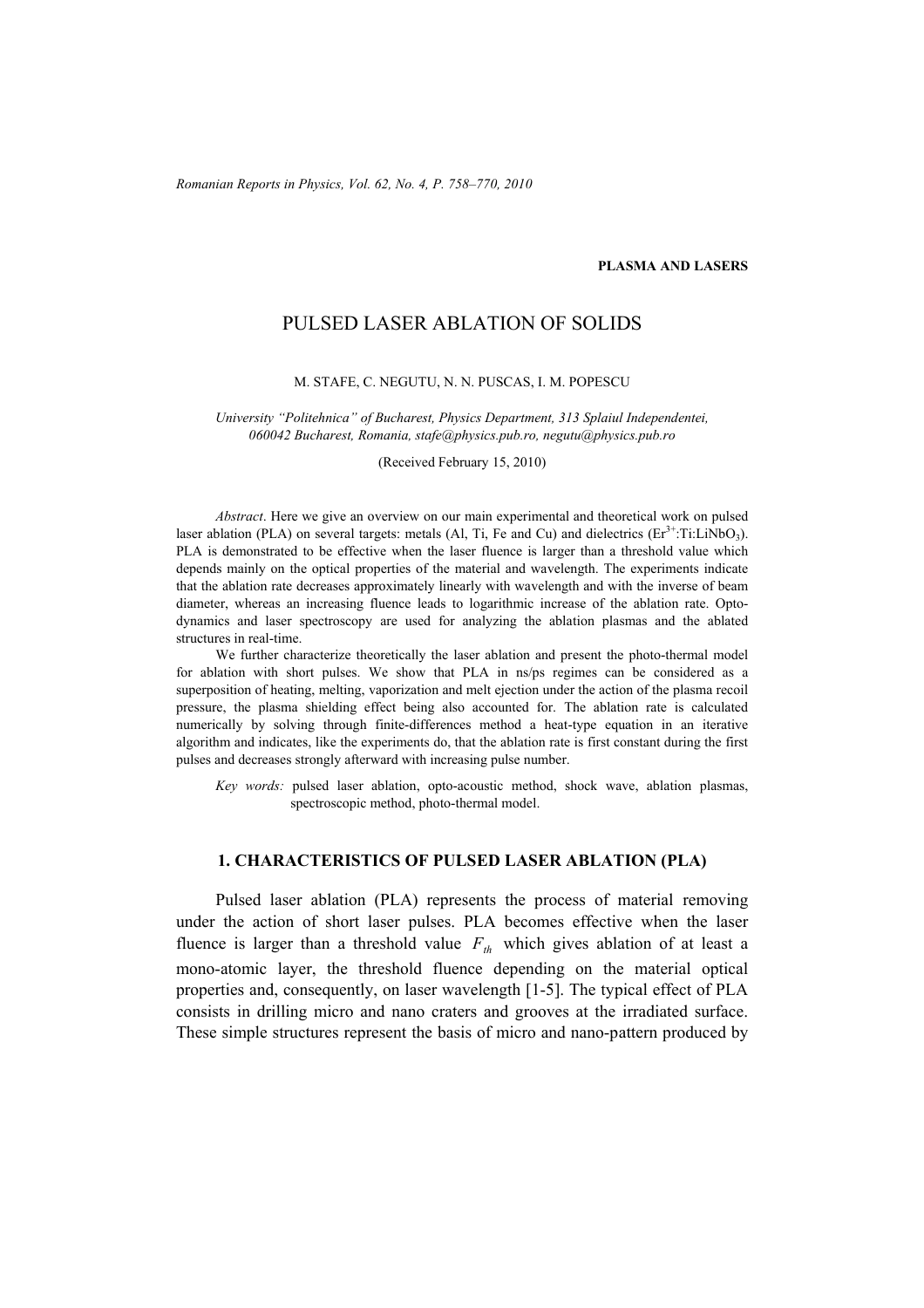PLA which intend to modify the surface properties (i.e. hardness, hydrophobic properties, optical absorptivity) or to produce micro-components for mechanical or optical devices (microlenses for optoelectronic circuits, cooling holes for aircrafts engines [1, 2, 6, 7]).

Figs. 1 a)-d) present such 'simple' craters ablated in aluminium with 532 nm, 5 ns Nd-YAG laser pulses at different fluences obtained by using the experimental setup outlined in Fig. 1 e). These pictures demonstrate that the quality (roughness) and dimensions of the ablated craters strongly depend on the irradiation conditions such as fluence (Fig. 1a-c) and beam diameter (Fig. 1 c), d).

 The advantage of PLA in micro processing over the classical mechanical and thermal methods comes from the strong spatial and temporal localization of the laser-mater interaction which gives very large heating/cooling rates (as large as 1,000 K/ns [1, 7, 8]) and small volumes that are subjected to the thermal induced defects beyond the removed material. Thus, PLA is the adequate method for processing brittle and thermal 'sensitive' materials.

The physics behind PLA lies, at the microscopic level, in photon-electron interaction (inverse Bremsstrahlung effect at fs scale) whereas at later times (ps-ns scale) PLA involves electron-electron and electron-phonon interactions. Thereby, for ns and ps lasers, PLA can be analysed as a simple thermal effect involving heating, melting and vaporization of the target. The fundamental criteria for choosing certain irradiation conditions for high quality ablation of a given material consists mainly of relation between the ablation rate and the thermal and optical penetration depths. Thus, if the ablation rate, defined as the thickness of the ablated layer during a laser pulse, obeys the simple rule [1]

$$
\Delta h = \max(l_T, l_\alpha), \tag{1}
$$

then all the thermal and optical induced defects are removed during the laser pulse. In Eq. (1)  $l_a = 1/\alpha$  and  $l_f = \sqrt{D t_a}$  are the optical and thermal lengths,  $\alpha$ , *D* and  $t_n$  represent the absorption coefficient, the thermal diffusivity and the pulse duration, respectively.

When the laser fluence is above the threshold that gives a strong ionization of the ablation vapour (i.e. above the plasma-ignition threshold which is of the order of  $10-100$  J/cm<sup>2</sup> depending on the material and laser wavelength), the optical penetration depth of the plasma should be also accounted for since the plasma acts as a secondary heat source but also as a shield and/or scattering medium for the incoming laser pulse [1, 2, 8].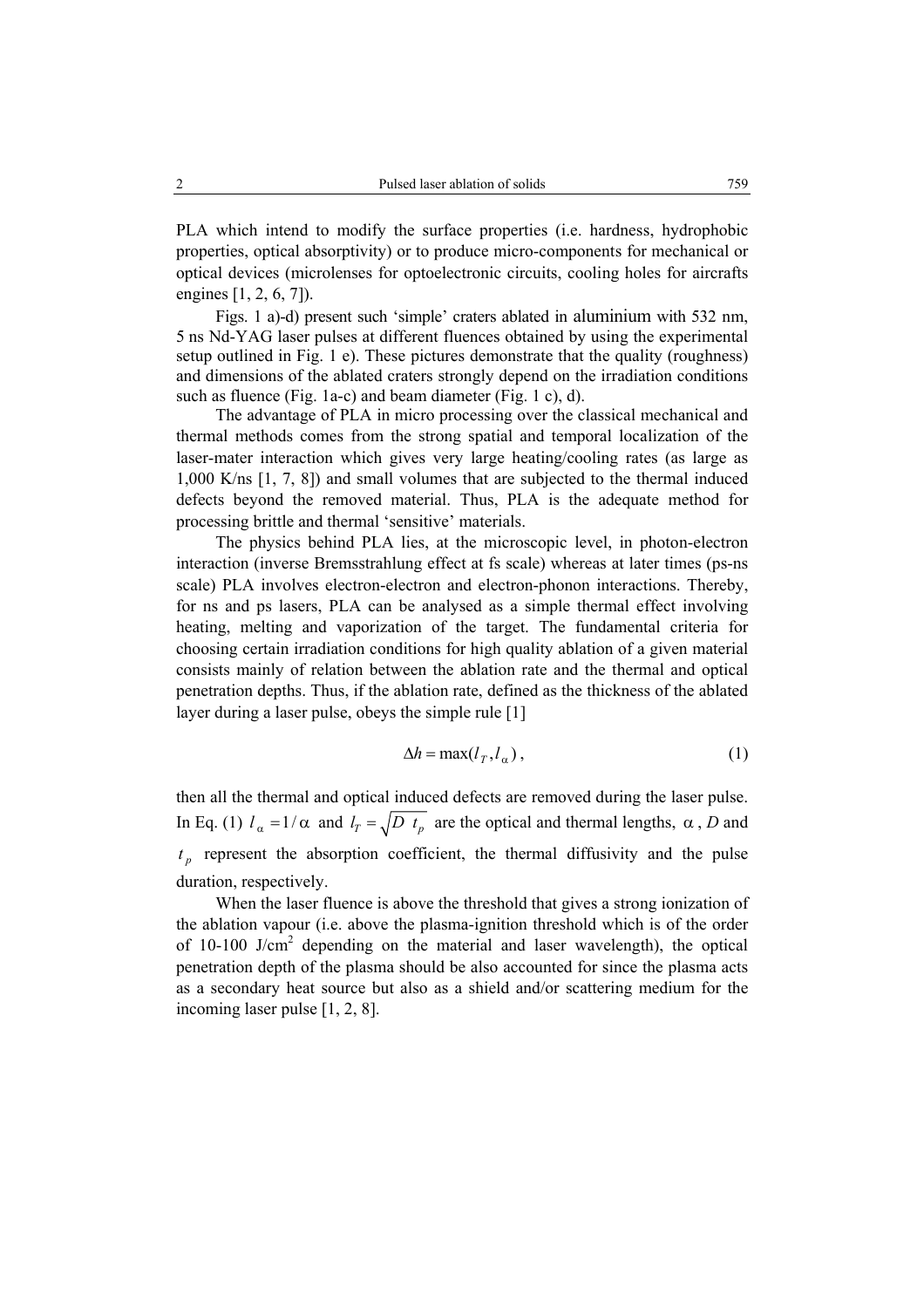

Fig.  $1 - a$ ) 200×200 microns confocal microscopy images of craters drilled in aluminium by focusing 20 pulses (532 nm wavelength, 5ns duration) with different energies; b) 0.05; c) 1.5; d) 5 mJ); to a 10 microns diameter spot; the depths of the first three craters are 20, 105 and 210 microns, respectively, whereas their diameters are 60, 120 and 170 microns, respectively; d) a crater corresponding to the out of focus irradiation; e) typical set-up that we used for our PLA experiments.

## **2. EXPERIMENTAL PLA**

The ideal laser pulses for PLA are as short as possible so that to reduce the thermal effects induced into the irradiated material, and have a flat intensity profile so that to produce as steep as possible walls for the ablated microstructures. Excimer lasers and solid state lasers such as Ti-sapphire lasers can provide very short pulses (down to tens of fs) and more or less top-flat intensity profile. However, the high-costs for acquisition and long-time running, as well as the technical difficulties in keeping constant parameters for these lasers, limit the number of fs lasers users. Actually, most of the research groups worldwide that work in the field of PLA use ns and ps lasers (such as Nd-YAG and Nd fiber lasers) which are more reliable and cost efficient. The disadvantage of non-uniform Gaussian profile of the laser intensity is usually solved by using diffractive homogenizers whereas the fundamental IR wavelength is reduced by using harmonic generators.

 The main irradiation methods for PLA imply either direct scan of the processing beam on the target surface, the projection of the beam through masks, or interference of two secondary beams for ablating periodic structures [1]. We mainly used for our experiments the former configuration, the typical setup being outlined in Fig. 1e. The laser wavelength of the ns Nd-YAG laser is varied by introducing harmonic generation modules (HGM) for the 1064 nm fundamental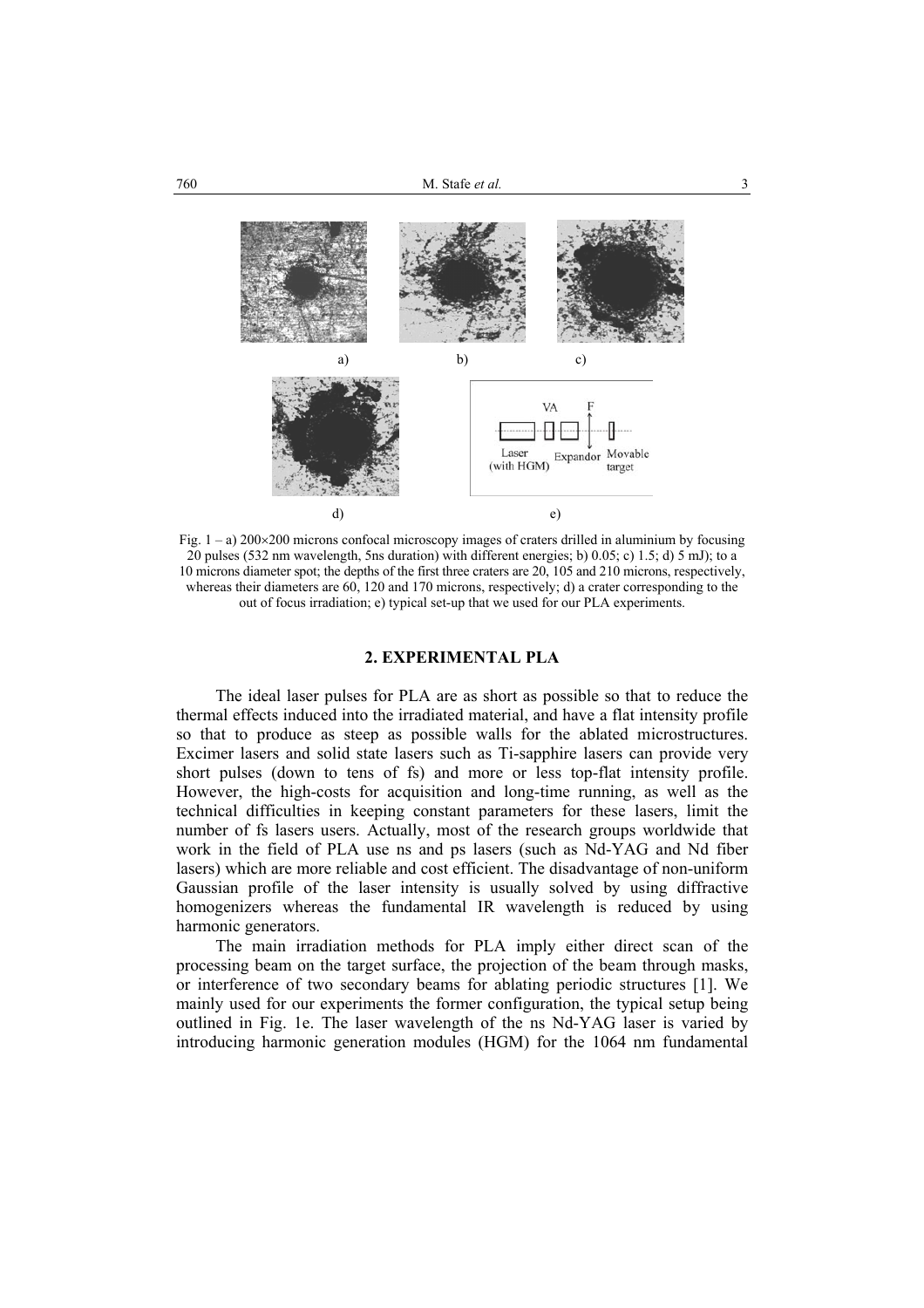beam. The laser fluence is varied by changing the laser energy with a variable attenuator (VA), and the beam diameter is varied by translating the target away from the focal plane of the focusing lens (F).

 We analysed the dependence of the ablation rate of metals, semiconductors and dielectrics on different laser parameters: wavelength, fluence, beam diameter and pulse number [9-16]. Thus, the ablation rate decreases with wavelength due to reduced optical absorptivity and high reflectivity of the target surfaces at large wavelengths, as well as to the strong Bremsstrahlung absorption of the large wavelength processing beam into the ablation plasma. Fig. 2a demonstrates that, for a given fluence (e.g.  $100 \text{ J/cm}^2$  as we chose here), there is a certain decreasing tendency of the ablation rate with wavelength for three different metals (Al, Ti and Cu). This result comes from a set of data (Fig. 2b) regarding the dependence of the ablation rate on fluence at different wavelengths (i.e. 355, 532 and 1,064 nm). The fitting curves describe a logarithmic increase of the ablation rate with fluence [9]:

$$
\Delta h = \Delta h_0 \ln(F / F_{th}), \qquad (2)
$$

where  $F_{th}$  is the threshold fluence, which depends on wavelength and material properties.



Fig. 2 – a) The dependence of the ablation rate on the laser wavelength and b) on the fluence for Al, Ti and Cu; c) the dependence of the ablation rate of Fe and Cu *vs*. beam diameter at 532 nm and 150 J/cm<sup>2</sup>; d) the dependence of the crater diameter drilled in LiNbO<sub>3</sub> on pulse number.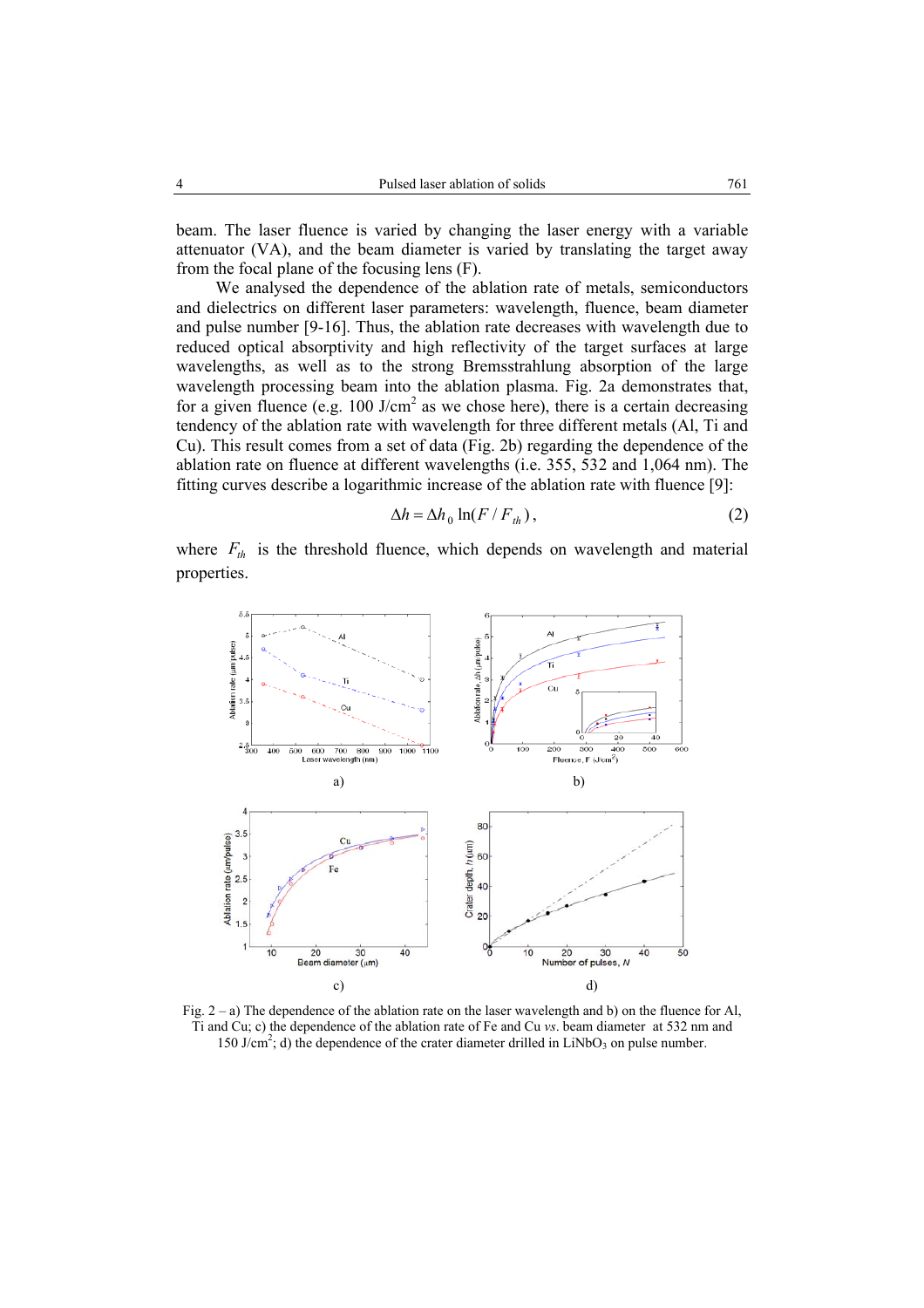Increasing the beam diameter by translating the target away from the focal plane, the ablation rate decays linearly with the square-root of the diameter (Fig. 2c). The fitting curves are described by the equation [9]

$$
\Delta h = R_{\Delta h} \left( \sqrt{F} - \sqrt{F_{th}} \right),\tag{3}
$$

where  $R_{\Delta h}$  depends on the thermal diffusivities of the materials.

The ablation rate is also demonstrated to depend on pulse number [1, 8, 10]. Thus, during the first 10-20 pulses, depending on the material properties and wavelength, the ablation rate is almost constant. As the number of laser pulses and the depth of the crater increase, the ablation plasma is trapped inside of the crater, leading to rapid increase of the plasma density and absorption coefficient, and hence to a weak direct coupling of the laser energy to the sample [1, 4, 8]. The nonlocalised heating of the whole crater-wall produced by the plasma plume ruther than direct heating of the crater tip produced by the laser beam gives the non-linear dependence of the crater-depth and the decay of the ablation rate with pulse number. Fig. 2d) presents the dependece of the depth of the crater drilled in a dielectric target (namely  $LiNbO<sub>3</sub>$  that is widelly used in optoelectronics) on the pulse number at 10 J/cm<sup>2</sup> fluence.

#### **3. METHODS FOR PLA ANALYSIS**

There are post-processing and real time methods for PLA analysis. The former methods give accurate information about the dimensions and quality of the micro and nano-ablated structures but give no possibility to control the ablation during the process. The above mentioned results concerning PLA were obtained by using post-processing methods such as optical and confocal microscopy. Instead, real-time methods give no so accurate information on the actual quality and geometry of the structures but enable control of PLA during the ablation process, i.e. correction of experimental parameters during laser processing (the pulse number and the axial position of the focus. This is important in order to avoid the effects of random variations of the laser beam parameters (e.g., the peak power of the laser pulse, pulse duration) and of the sample characteristics (e.g., absorbance, reflectance).

# 3.1. OPTO-ACOUSTIC METHODS

Optodynamics allows the study of the both thermal and optical effects induced by the laser radiation, such as the dynamics of the ablation products, ablation plasma, and the generation of shock waves during laser processing of a material [10]. In this study we use a piezoelectric transducer (PZT) connected to a digital oscilloscope to determine the propagation time of the shockwaves through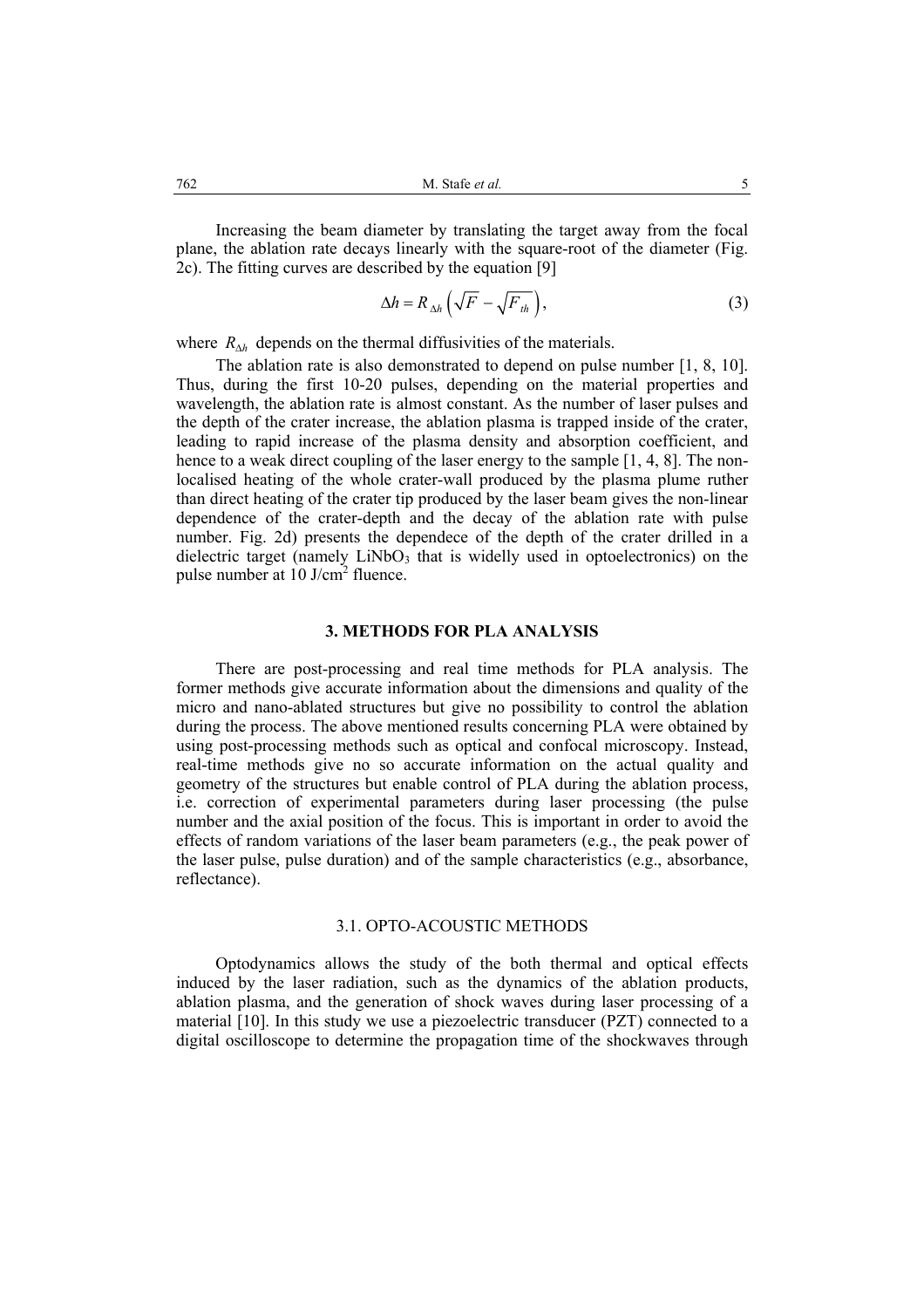the target during percussion drilling. The experimental set-up is shown in Fig. 3a. We used a "Brilliant" Q-switched Nd-YAG laser system provided with a second harmonic generator module (SHM). Laser pulses have 4*.*5 ns with 10 Hz repetition rate, with 360 mJ energy for the fundamental harmonic (1064 nm wavelength). The target was fixed in the lens focus to ensure a maximum irradiation at the target (Fig. 3b). Part of the scattered beam is detected by a photodiode (PD) whose signal triggers the time base of the oscilloscope. The signals from the PZT are digitally acquired on the oscilloscope and then processed and individually analyzed. A typical signal from the PZT during drilling of a copper target is shown in Fig. 3b.



Fig. 3 – a) Real-time determination and control of the laser drilled holes depth. Experimental set-up for determination of the depth *h* of laser drilled holes; b) determination of propagation time *t* of the shock waves within the target from a typical signal of the piezoelectric transducer; c) the dependence of the shock wave propagation time on the pulse number for a 2.5 mm thick copper target irradiated with 532 nm laser pulses.

The shock wave propagating through the sample is a superposition of many waves originating from different points in the hole. For simplicity, here we consider that the shock wave originates from a point source at the bottom of the growing hole. With this assumption, the distance from the target surface to the origin of the shock wave is the hole depth *h*, while *l* is the distance from this origin to the rear target surface where PZT is set (see Fig. 3b). The first amplitude peak of the PZT signal was used to determine the propagation time *t* of the produced shock wave to the rear surface.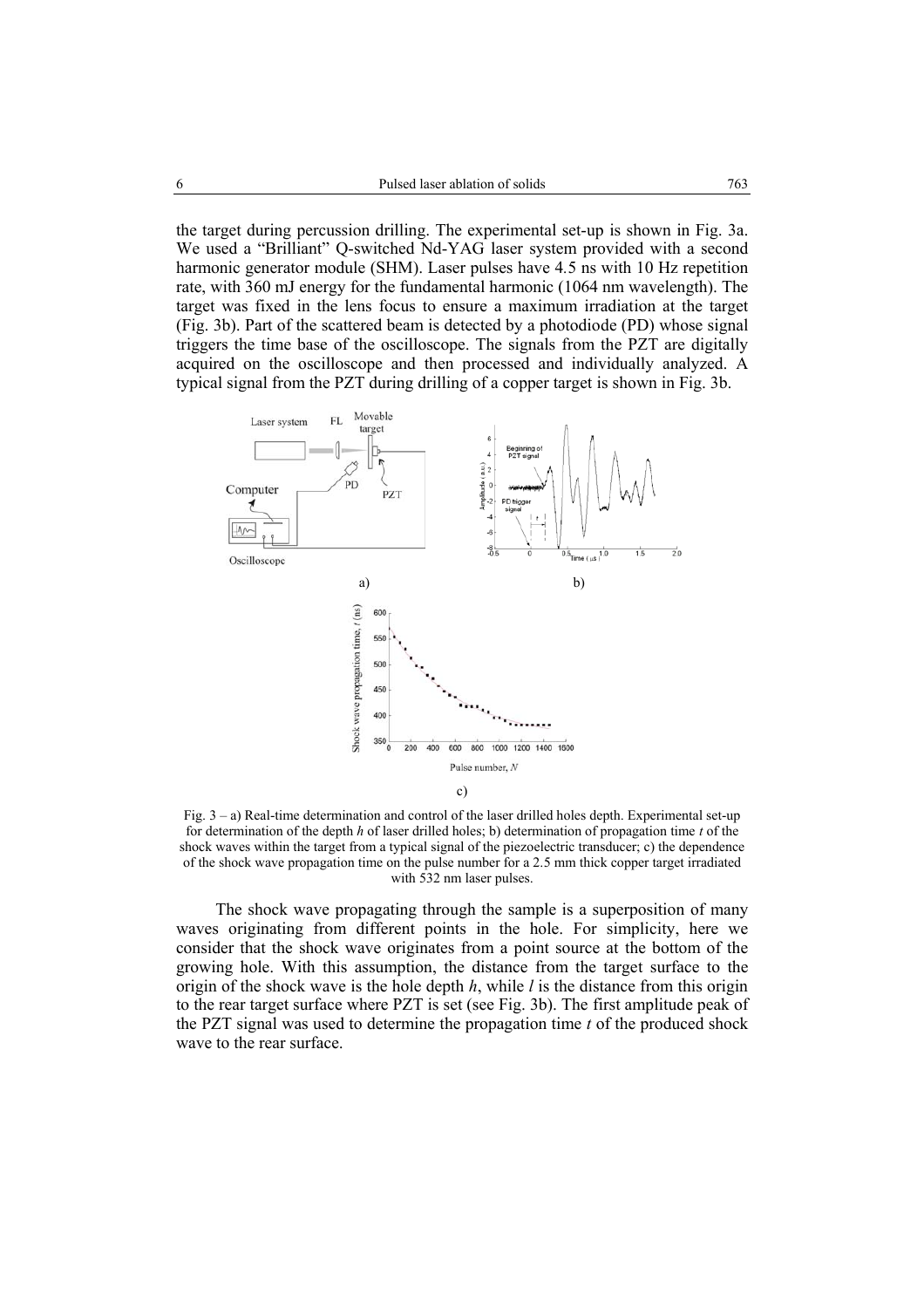In the early stages of the process, the distance *l* to the PZT and the propagation time *t* of the shock waves decreases strongly with the increasing the pulse number, resulting in an approximate exponential decrease of the ablation rate with pulse number. For a certain number of laser pulses (approximately 1000 for aluminium irradiated at 532 nm as indicated in Fig. 3c), the shock-wave propagation time and hole depth cease to have an observable variation due to the less efficient transport of the ablation products out of the crater when the crater depth becomes comparable with the plasma hydrodynamic length. The number of pulses at which this change occurs is strongly dependent on the laser wavelength and on the optical and thermal properties of the material.

### 3.2. SPECTROMETRIC METHODS

The optical methods are precise and powerful tools for analyzing laser induced effects because in many cases they are nondestructive, simple, very fast and sensitive and have high spectral/spatial resolution [16-19]. Plasma formation by intense laser irradiation of solids is the subject of investigations in many fields of applied and fundamental research, from laser-plasma sources to X-ray lasers, from inertial confinement fusion to laboratory astrophysics. The emission spectroscopy has been used in studying plasma generated during incipient stages of PLA. We used the laser spectroscopy of  $Er<sup>3+</sup>$ -doped Ti:LiNbO<sub>3</sub> plasmas produced by focusing ns Nd-YAG laser pulses on the target surface [16].

 The typical experimental set-up used for the spectroscopic characterization of the ablation plasmas is presented in Fig. 4a. The energy of the ns beam is varied so that to obtain a fluence of 0.1 to 10 TW/cm<sup>2</sup> at the target surface. The laser is focused at normal incidence on the target and the magnified image of the plasma is scanned with an optical fibre connected to the spectrometer to obtain the spatial distribution of the temperature within the plume. At each position of the monochromator grating corresponding to a certain wavelength, the light intensity was integrated during at least a time equal with the inverse of repetition frequency of the laser shots. Then the emission spectrum is recorded by a computer (Fig. 4b).

The dimensions of the ablated craters were measured using a metallographic microscope having about 1 µm resolution and a confocal microscope Leica Microsystems Heidelberg GmbH. The relative measurement errors are < 5%. The results presented in Fig. 1d) indicates the decay of the ablation rate with pulse number, mainly due to the plasma trapping inside of the craters. The trapping of the plasma inside of the crater is demonstrated by the decay of the lines intensities that are reccorded at a fixed position above the target surface when increasing the number of consecutive pulses impinging the same spot on the target's surface. Part of the visible spectrum of the  $Er^{3+}$ -doped Ti:LiNbO<sub>3</sub> ablation plasma presenting the two main lines of neutral Li atoms at 611 and 671 nm is presented in Fig. 4b.

Increasing fluence leads to the increase of the lines intensity whereas the ratio of the 671 to 611 nm lines intensities keeps almost constant (Fig. 4b). When moving the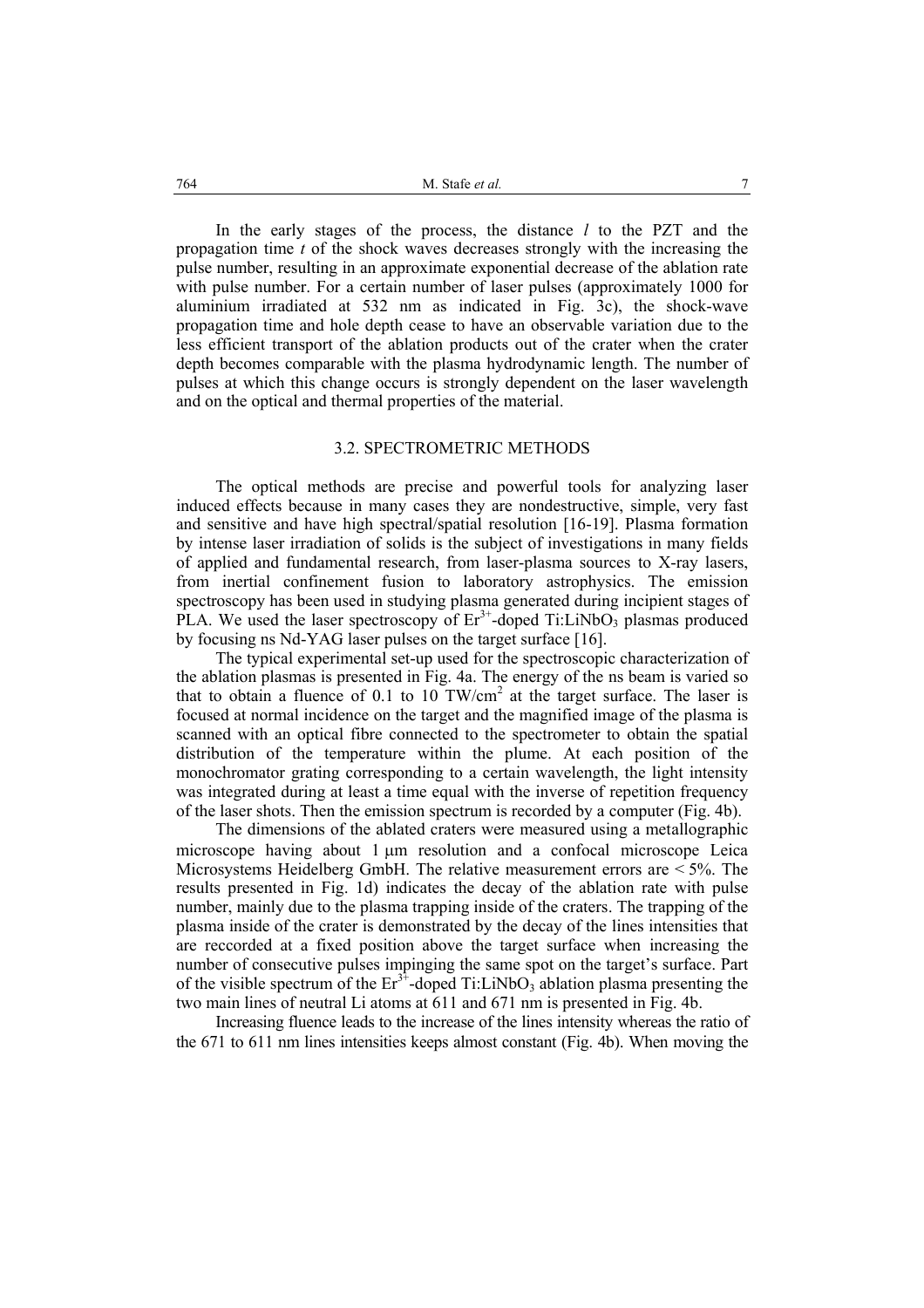observation point into the plume at larger distances (i.e. 1 and 2 mm away) from the target surface, the lines intensities obtained at a given laser irradiance become larger. These observations could suggest that the plasma is either richer in neutral Li atoms or hotter when increasing the laser irradiance and the distance from the target.

In order to decide what the case here is, we analysed in more detail the relative intensities of the 2 lines (Fig.4b) to determine the plasma temperature. We took into account the Boltzmann's distribution of the atoms on the energetic levels of a thin plasma. The electron temperature was estimated by analysing the relative intensities the atomic lines of Li at 610.3 and 670.8 nm presented in Fig. 4b, the atomic data for these lines being given in [20]. Due to a very limited spectral resolution of the measurement system, no line profile analysis was possible. So, no flattening of spectral profile in its center for a homogeneous plasma and no absorption dip for a inhomogeneous plasma could be observed. But, due to the very probable self-absorption of the resonance lines radiation at 670.8 nm in the plasma, the emission coefficient corresponding to these lines is under-estimated. This fact leads to an estimated value of the electron temperature greater than the real value.

The results presented in Fig. 4c indicate that the plasma temperature is  $\sim$ 14,000 K, being non-dependent on the laser irradiance or the position within the plume. Thereby, the difference in the lines intensities observed in Fig. 4b comes only from the richness in neutral Li atoms that are obtained at high laser irradiances. In fact, the increase of laser irradiance leads to larger volumes of ablated material rather than by heating the plume.



Fig.  $4 - a$ ) The scheme of the experimental setup for plasma spectroscopy; b) the visible spectrum of the  $Er^{3+}$ :Ti:LiNbO<sub>3</sub> plasmas at the target surface for different attenuator positions; c) the plasma temperature as a function of laser irradiance for different positions within the plasma plume.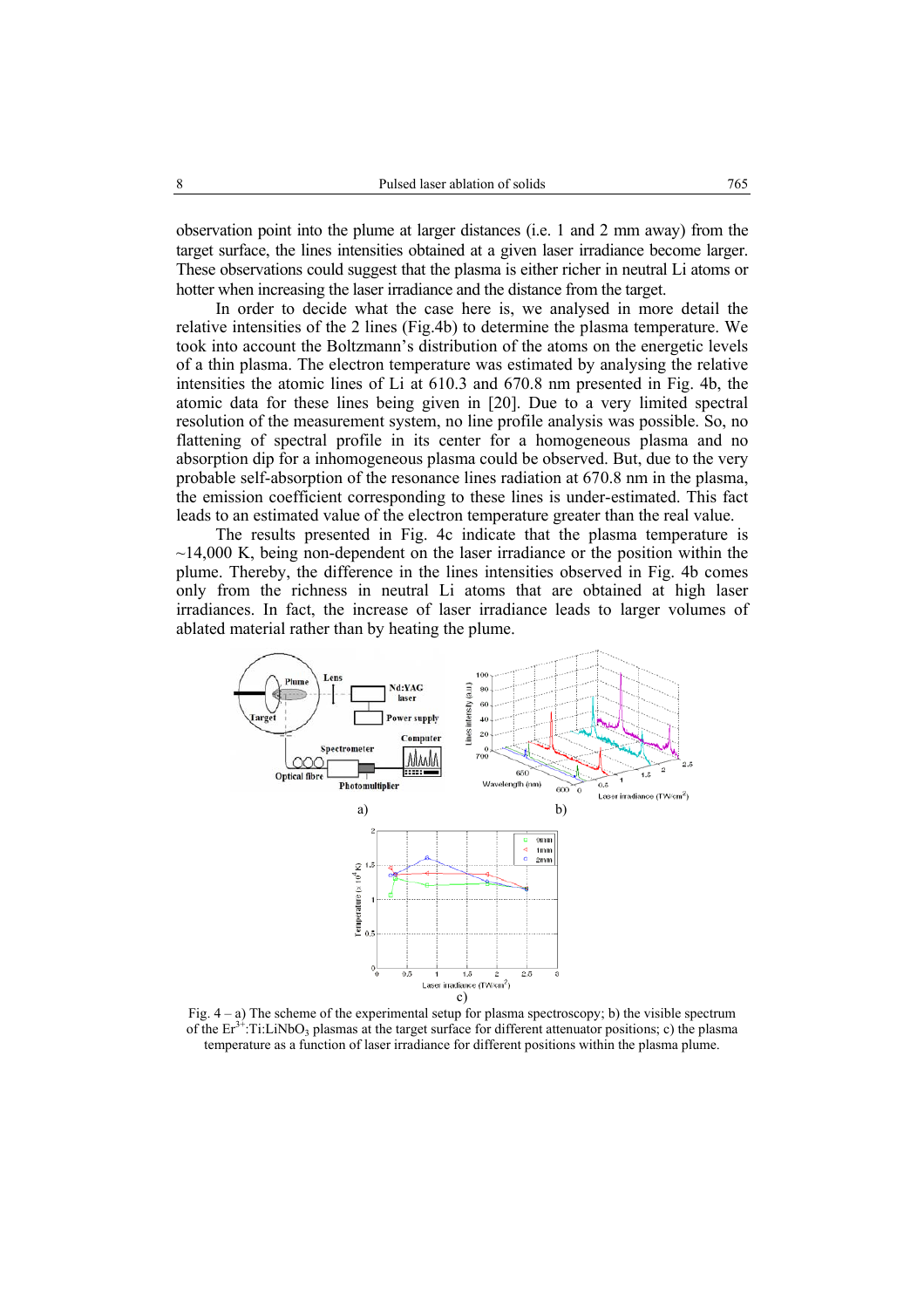### **4. THEORETICAL MODELING OF PLA**

PLA in nanoseconds and picoseconds regimes within the theoretical photothermal model is considered as a superposition of heating, melting, vaporization and melt ejection under the action of the plasma recoil pressure. The comparison of the theoretical results on the ablation rate with experiments indicates two main mechanisms that contribute to the decrease of the ablation efficiency in multi-pulse regime. First, during first stages of PLA, the absorbing laser-plasma expanding above the irradiated target attenuates the laser beam that reaches the target, leading to a marked decrease of the ablation efficiency. The second mechanism which determines the decrease of the ablation efficiency consists in the reduction of the incident laser irradiance with the lateral area of the ablated structure, and in the melt ejection velocity with the depth of the hole.

 We use Cranck-Nicholson finite-difference method in an iterative algorithm for solving heat equation corresponding to the photo-thermal model. In a coordinate system that is fixed to the irradiated surface that recedes due to ablation, the onedimensional heat equation describing the propagation of the heat flow and of the melting/solidification front into the irradiated sample can be written as [1, 2, 4, 8]:

$$
\rho \Big[ c_p + \Delta H_m \delta (T - T_m) \Big] \left( \frac{\partial T}{\partial t} - v_a \frac{\partial T}{\partial z} \right) - k \frac{\partial^2 T}{\partial z^2} =
$$
  
= (1 - R)\alpha I \exp(-\alpha z - \int \alpha\_{pl} v\_{pl} dt), (4)

where  $\rho$ ,  $c_n$ ,  $\Delta H_m$  and *k* denote the density, the specific heat, the melting enthalpy at normal melting point, and the thermal conductivity of the metallic material, respectively, taken as constant, temperature-independent parameters.  $v_a$  is the ablation velocity, *R* and  $\alpha$  represent the reflectivity and absorption coefficient of the target, and *I* describes the time variation of the laser pulse intensity. The absorbent plasma that expands away from the target with a hydrodynamic velocity *v*<sub>*pl</sub>* has the optical absorption coefficient  $\alpha$ <sub>*pl*</sub>. The hydrodynamic velocity of the</sub> plasma-plume can be approximated by [1]:

$$
v_{pl} = \sqrt{0.67 \gamma k_B T_s / M} \tag{5}
$$

where  $\gamma$ , *M*,  $T_s$  and  $k_B$  are the adiabatic coefficient, the atomic mass of the target, the target surface temperature, and the Boltzmann constant, respectively. The ablation velocity due to evaporation is given by the Hertz-Knudsen equation [1]

$$
v_a = 0.32 \sqrt{\frac{M}{k_B T_s}} \frac{p_s}{\rho},\tag{6}
$$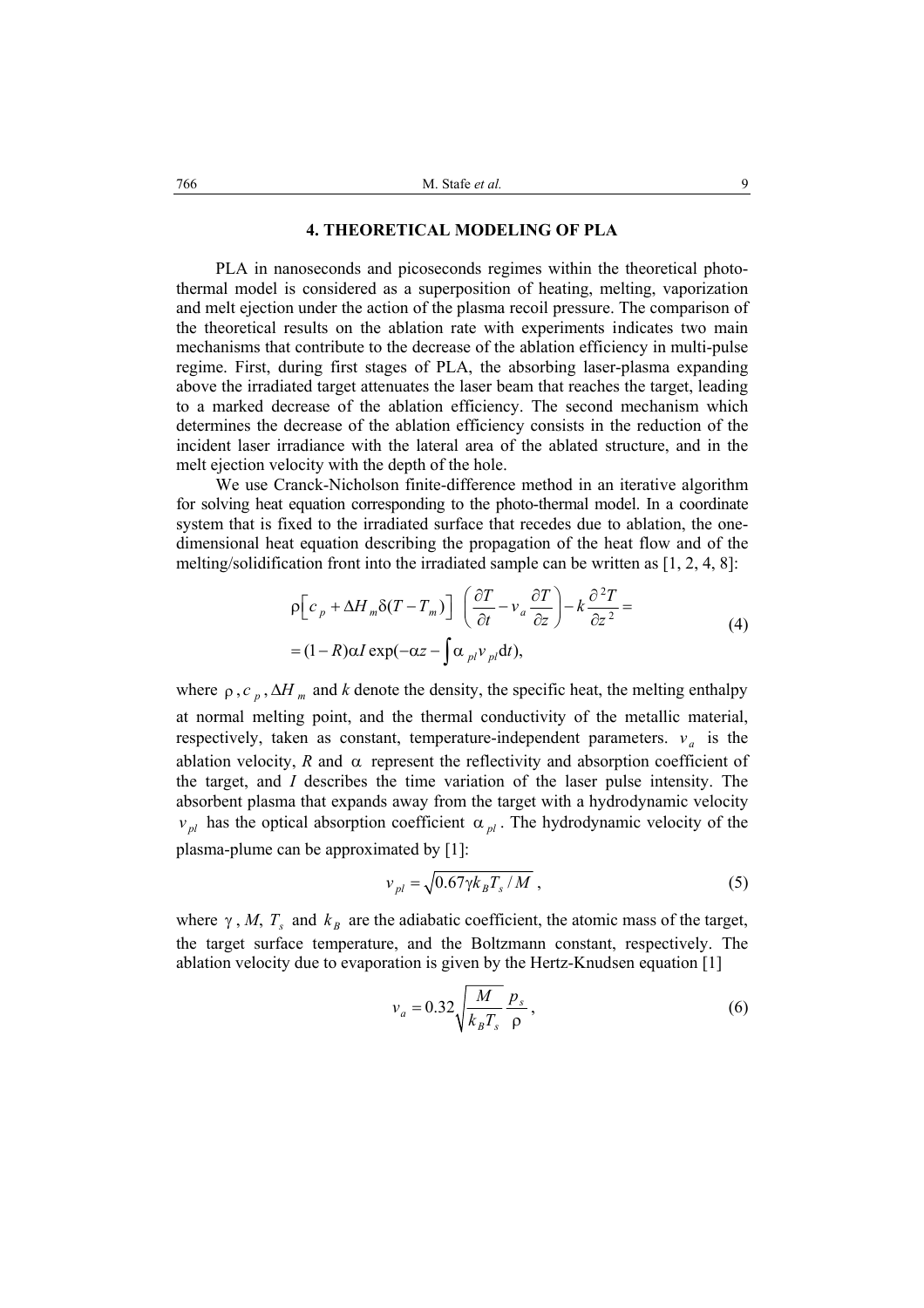where  $p<sub>s</sub>$  is the saturated vapour pressure above the surface, being given by the Clausius-Clapeyron equation [1, 2, 4, 8]. The correction coefficients 0.67 in Eq. (5) and 0.32 in Eq. (6) account for the influence of the Knudsen layer on the plasma parameters [1]. That is, the correction coefficients account for the backward flux of particles, for the partial transformation of the thermal energy into hydrodynamic kinetic energy of the plume, and respectively for the over-saturation and condensation of the vapour. The melt ejection is also accounted for in calculating the ablation velocity by using the hydrodynamic Bernoulli law for the melted layer around the crater under the piston-like action of the recoil pressure of the ablated plasma [1,2]. Thereby, the ablation rate ∆*h* is obtained by time integrating the ablation velocity over the repetition period of the laser pulses.

 The difficulties in solving the heat equation comes from the dependence of the ablation velocity, the plasma absorption coefficient, and the plasma-plume velocity that appear as parameters in the heat equation (4) on the temperature of the target surface. In order to overcome this difficulty, we used a multi-step method for integrating the heat equation. The multi-step method is described in what follows. At small pulse frequencies (i.e. up to 1 kHz), the irradiated surface is cooled to the ambient temperature  $T_{amb}$  before each consecutive laser pulse [1,8]. Thus, the initial condition of the heat equation is  $T(z, t = 0) = T_{amb}$ .

 The boundary conditions of the problem are as follows: the Dirichlet-type boundary condition at rear surface  $T(z = h, t) = T_{amb}$  indicates the small thermal penetration depth relative to the target thickness, whereas the Newmann-type boundary condition at the irradiated surface  $(z = 0)$  gives the energy balance here:

$$
k\frac{\partial T}{\partial z}\bigg|_{z=0} = \rho v_a \Delta H_v.
$$
 (7)

 The temperature distribution within the target obtained at the end of first integration step is used as initial condition for the next integration step. The time variation of the surface temperature during the first integration step gives the ablation velocity, the plasma plume velocity, and the plasma absorption coefficient which are used as parameters in the heat equation (4) and into the boundary condition (7) for the next integration step. The heat equation is then integrated for the remaining time steps of the laser pulse following the same procedure as for the first step.

 Typical results on ablation rate obtained when using metallic targets within this model are presented in Fig. 5. The computed and experimental values of the sample thickness as a function of the laser pulses number (doted curve in Fig. 5 b)), are fitted with the same type of exponential function

$$
h = h_f + (h_i - h_f) \exp(-2N/N_{th}) \text{ [mm]}
$$
 (8)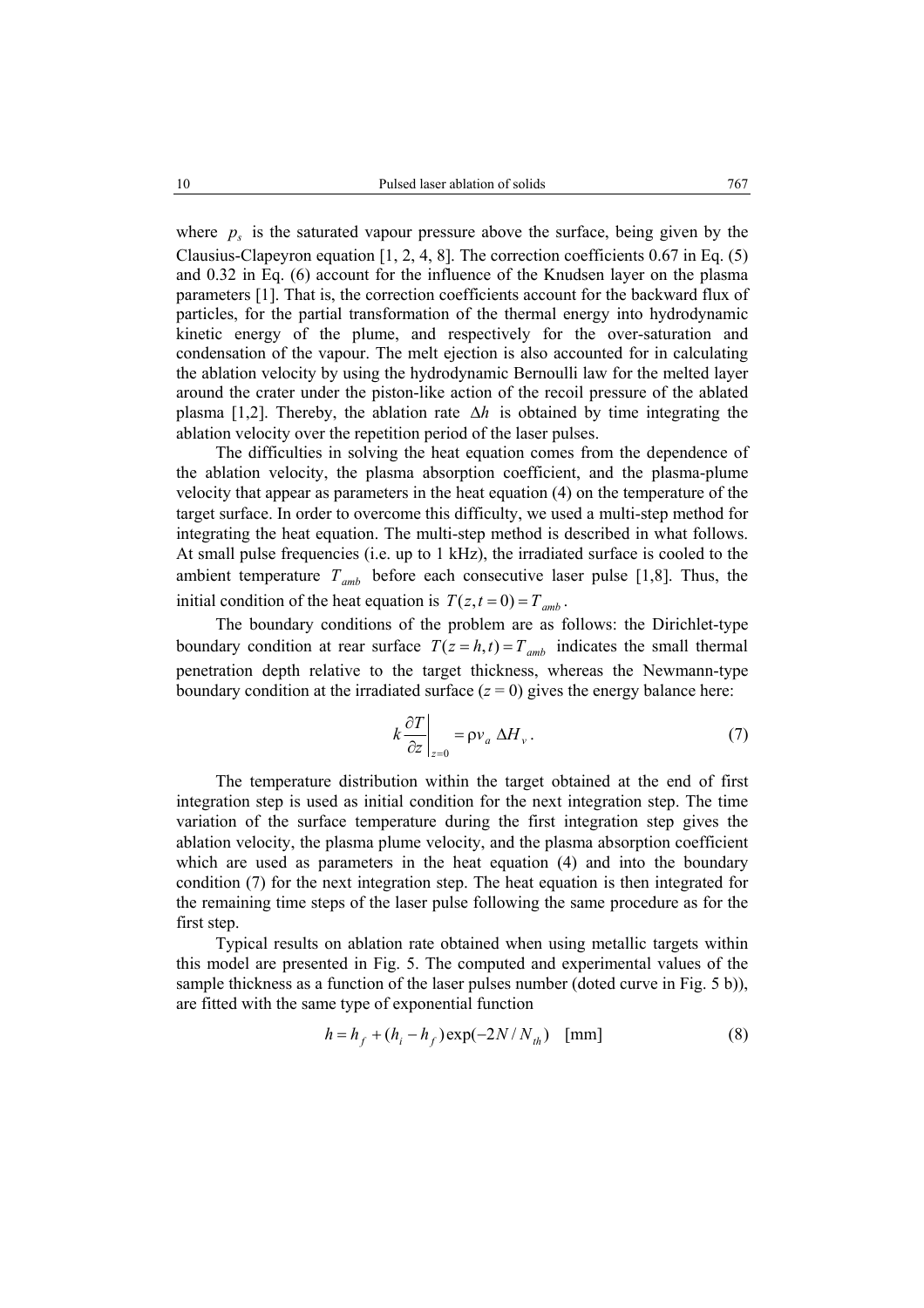where  $N_{th}$  is the threshold value for the number of consecutive laser pulses corresponding to a zero ablation rate, and  $h_i$  and  $h_f$  are the initial and the final thickness of the sample, respectively. Then, the ablation rate is derived as the ratio of crater depth and pulse number.

 There is reasonable agreement between the values of the theoretical and experimental results as indicated in Fig. 5b. Fig. 5c indicate that the ablation rate of Al is almost constant during the first 20 pulses and decreases stronger and stronger as the pulse number increases.



Fig. 5 – a) The time-dependence of the target-surface temperature (solid line), laser intensity (dashed line) and effective irradiance at the target accounting for the plasma shielding (dash-dotted line). The dependence of the peak temperature on pulse number is given in the inset; b) the thickness of Al target (in mm) *vs*. pulse number obtained by computations (solid line) and the experimental data [8] (dash dotted line). The dependence of the ablation rate on the number of laser pulses is given in the inset; c) experimental dependence of the crater depth in Al on pulse number at  $10 \text{ J/cm}^2$ .

### **5. CONCLUSIONS**

We analysed the dependence of the ablation rate of metals, semiconductors and dielectrics on different laser parameters: wavelength, fluence, beam diameter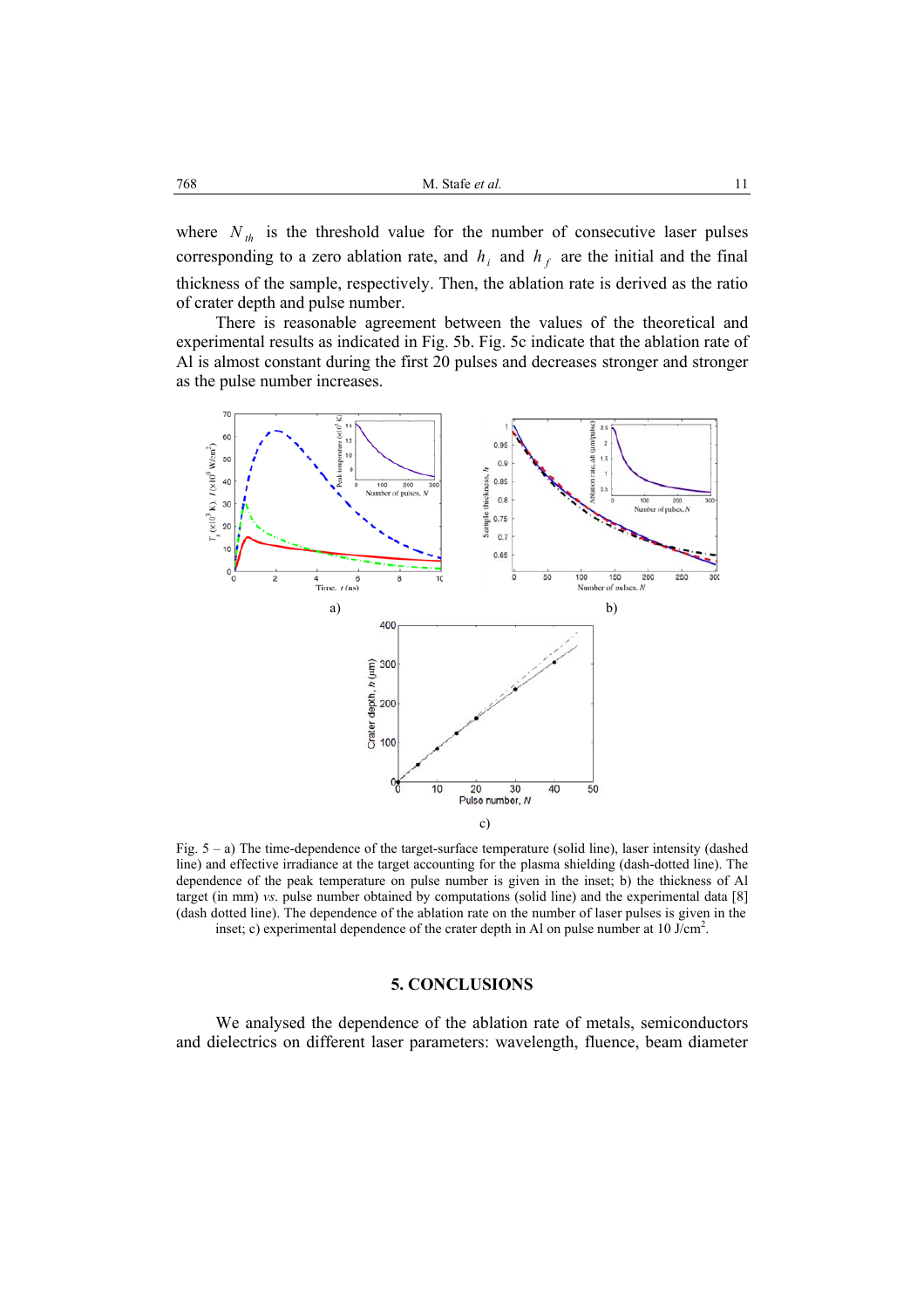and pulse number. The ablation rate decreases with wavelength due to reduced optical absorptivity and high reflectivity of the target surfaces at large wavelengths, as well as to the strong Bremsstrahlung absorption of the large wavelength processing beam into the ablation plasma. Increasing the beam diameter by translating the target away from the focal plane, the ablation rate decays linearly with the square-root of the beam diameter. The ablation rate is also demonstrated to depend on pulse number. Thus, during the first 10-20 pulses, depending on the material properties and wavelength, the ablation rate is almost constant. As the number of laser pulses and the depth of the crater increase, the ablation plasma is trapped inside of the crater, leading to rapid increase of the plasma density and absorption coefficient, and hence to a weak direct coupling of the laser energy to the sample

Most of the experimental results regarding PLA were obtained by using postprocessing methods such as optical and confocal microscopy. We presented also an opto-acoustic method that allows the study in real time of both thermal and optical effects induced by the laser radiation, such as the dynamics of the material removed and the generation of shock waves during laser processing of a material. Additionally, we studied by emission spectroscopy the the visible spectrum of the  $Er<sup>3+</sup>$ -doped Ti:LiNbO<sub>3</sub> ablation plasma. The results indicate that the plasma temperature is ~14,000 K, being non-dependent on the laser irradiance or the position within the plume. The observed difference in the lines intensities are determined only by the richness in neutral Li atoms that are obtained at high laser irradiances. The increase of the laser irradiance leads to larger volumes of ablated material rather than by heating the plume.

The experimental results on PLA in nanosecond and picosecond regime can be understood within the photo-thermal model which considered PLA as a superposition of heating, melting, vaporization and melt ejection under the action of the plasma recoil pressure. The comparison of the theoretical results on the ablation rate with experiments indicates two main mechanisms that contribute to the decrease of the ablation efficiency in multi-pulse regime. First, during first stages of PLA, the absorbing laser-plasma expanding above the irradiated target attenuates the laser beam that reaches the target, leading to a marked decrease of the ablation efficiency. The second mechanism which determines the decrease of the ablation efficiency consists in the reduction of the incident laser irradiance with the lateral area of the ablated structure, and in the melt ejection velocity with the depth of the hole.

#### REFERENCES

<sup>1.</sup> D. Bauerle, *Laser processing and chemistry*, Springer-Verlag, 2000.

<sup>2.</sup> M. v. Allemen, A. Bllatter, *Laser-Beam Interaction with Materials*, Springer-Verlag, 1995.

<sup>3.</sup> J. F. Ready, *Effects of High-Power Laser Radiation*, Academic Press, New York, 1971.